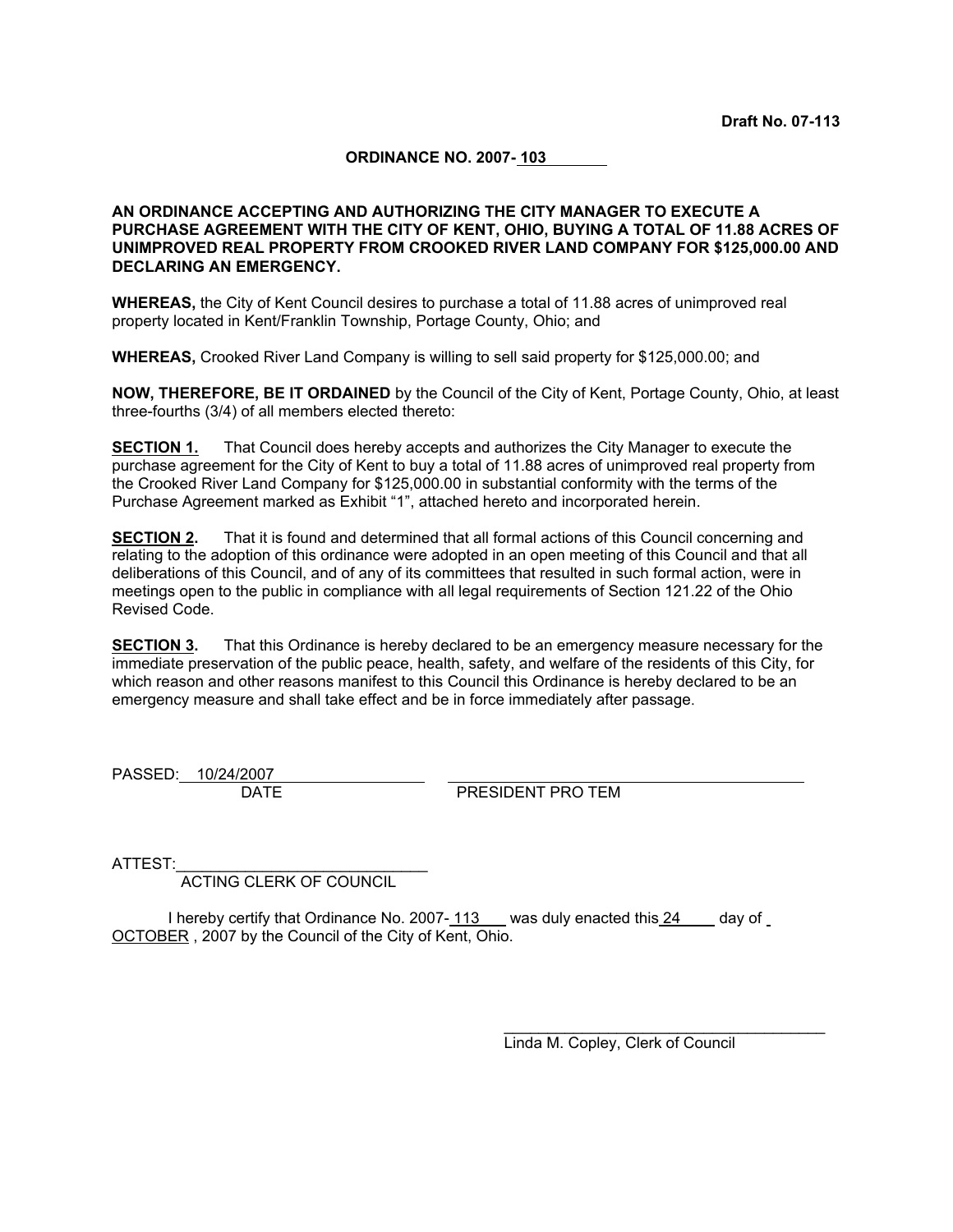## **EXHIBIT "1"**

# **PURCHASE AGREEMENT**

THIS PURCHASE AGREEMENT (the "Agreement") is made and is effective as of the date of the execution hereof by the last party to sign by and between CROOKED RIVER LAND CO., LTD, an Ohio limited liability company, 127 East Main Street, Ravenna, Ohio 44266 (hereinafter referred to as "Seller") and CITY OF KENT, Ohio, with a mailing address of 215 East Summit Street, Kent, Ohio 44240 (hereinafter referred to as "Purchaser").

### **WITNESSETH:**

WHEREAS, the Seller owns certain real property located in Portage County, Ohio, which is more fully described in Exhibits "A", "B", "C" and "D", attached hereto and made a part hereof; and

WHEREAS, the Seller desires to sell to Purchaser and Purchaser desires to buy from Seller such real estate upon and subject to the terms, provisions and conditions set forth hereinbelow.

NOW, THEREFORE, in consideration of the above Recitals and covenants and promises hereinafter set forth, and for other good and sufficient consideration, the Seller and Purchaser covenant and agree as follows:

## 1. AGREEMENT TO SELL REAL ESTATE AND DONATE CABIN

Seller agrees to sell to Purchaser and Purchaser agrees to purchase from Seller a total of 11.88 acres of unimproved real property situated in Franklin Township, County of Portage, which is described in attached Exhibits "A", "B", "C" and "D", which are incorporated hereby by reference (hereinafter referred to as "the Property").

In addition to the real property, Seller is donating ownership of a log cabin currently situated upon Seller's property to Purchaser. Seller shall use its best efforts to move said log cabin to either the lift station area, Davey Arboretum or a location to be agreed upon by the parties, "as is" as of completion of move within sixty (60) days of the date hereof. The City shall obtain all necessary permits and pay the cost of moving any overhead utility lines needed to facilitate the move.

2. PURCHASE PRICE. The Purchaser agrees to pay to the Seller the sum of One Hundred Twenty Five Thousand Dollars (\$125,000.00) for the Property which sum shall be payable in full at the closing date with the funds to be delivered to the Escrow Agent, Kent Title Agency, 11 South River Street, Kent, Ohio 44240, (hereinafter referred to as the "Escrow Agent").

3. CONVEYANCE. The Property shall be conveyed to Purchaser by General Warranty Deed conveying marketable title to Purchaser free and clear of all encumbrances and liens whatsoever, except easements, restrictions, reservations and conditions of record that do not, in the Purchaser's opinion, affect the use of the Property for Purchaser's intended use. The Purchaser's intended use is a hike and bike trail. Seller reserves oil and gas rights until June 12, 2012. At that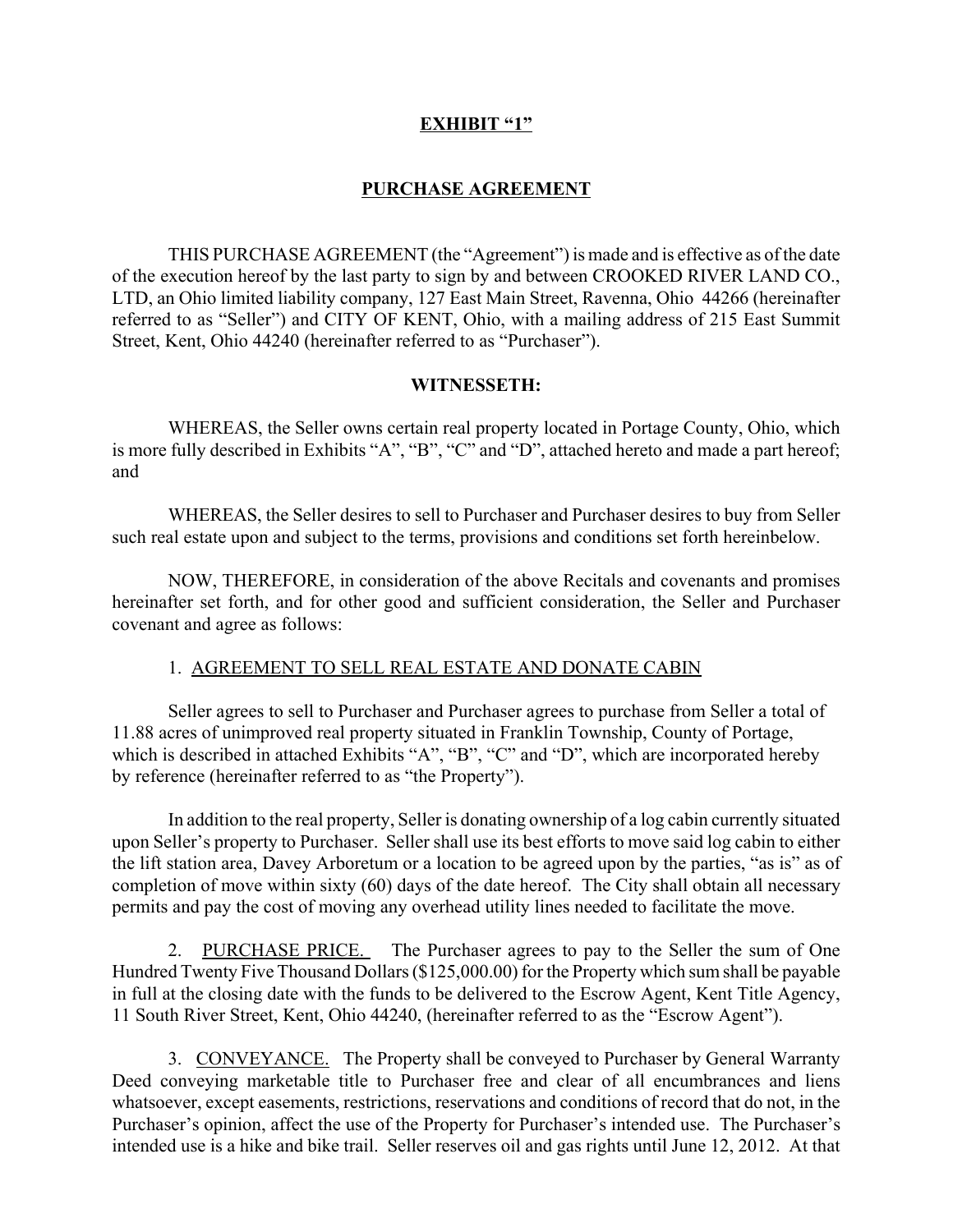time, said rights shall be transferred to the City.

4. TITLE COMMITMENT. Within fifteen (15) days after the date hereof, Seller shall obtain from the Escrow Agent and deliver to Purchaser a commitment to issue Purchaser an owner's title insurance policy in the amount of the purchase price hereunder, together with a complete description of all easements, covenants, conditions, reservations and restriction of record. Purchaser shall have thirty (30) days after Purchaser's receipt of said commitment to advise Seller in writing that Purchaser either accepts the condition of title as reflected in said commitment (except for liens, if any, to be discharged by Seller at Closing) or that the condition of title is unacceptable to Purchaser. If Purchaser advises Seller that title is unacceptable due to identified exceptions to title, then Seller shall remove such exceptions from title within thirty (30) days, failing which Purchaser shall within fourteen (14) days thereafter either (a) elect to terminate the Purchase Agreement and receive the prompt return of all funds deposited hereunder by Purchaser and neither party shall be liable for damages hereunder to the other, or (b) accept such title as Seller is able to convey, without any reduction in the purchase price hereunder.

5. TITLE INSURANCE. Seller shall furnish to Purchaser an owner's title insurance policy in the amount of the purchase price, showing title to the Property to be good in Purchaser and subject only to the approved exceptions set for in Articles 3 and 4 herein. Said title insurance shall be issued by the Escrow Agent.

6. INSPECTION OF PREMISES. Within thirty (30) days from the date hereof, Purchaser is granted the right to conduct inspections of the Property, including without limitation, an environmental assessment. If it should be determined by Purchaser, in Purchaser's sole judgment, that the Property is not in satisfactory condition, Purchaser may terminate this Agreement by written notice to the Seller within forty-five (45) days after the date hereof and this Agreement shall be null and void, and neither party shall be liable for damages hereunder to the other and all money therefore paid by the Purchaser shall be returned to the Purchaser. If such written notice from Purchaser to Seller is not given with forty-five (45) days after date hereof, the condition of the Property shall have been accepted by the Purchaser and any objection thereto shall be deemed to have been waived.

7. SELLER'S WARRANTIES. Seller hereby represents and warrants to Purchaser as follows:

- (1) That it is the fee simple owner of the Property and is fully authorized and empowered to convey the Property as provided here;
- (1) That to the best of Seller's knowledge, there are no claims or unpaid bills for labor or material furnished for repair or improvement of the Property.

8. PURCHASER'S WARRANTIES. Purchaser hereby represents and warrants to Seller that they are purchasing the Property based only upon their own inspections of the Property.

9. POSSESSION OF PREMISES. Purchaser shall be entitled to exclusive possession of the Property on the Closing Date.

10. NON-MERGER AND RELEASE OF SELLER FROM WARRANTIES. All the terms, agreements, covenants, warranties and representations contained in this Agreement shall be deemed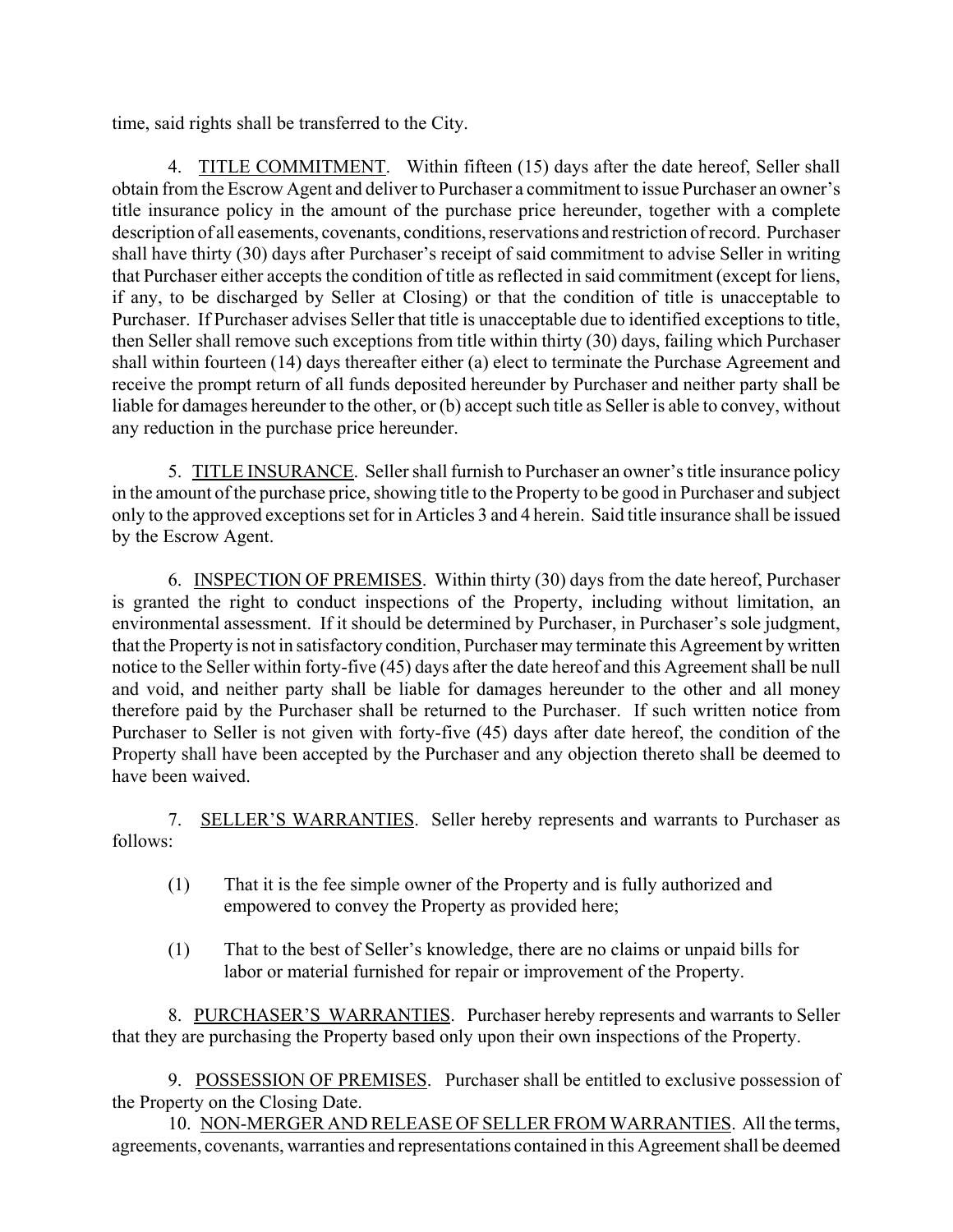to have been made on the date hereof and at Closing and shall survive the Closing and the filing of the General Warranty Deed.

11. ESCROW AGENT. An executed copy of this Agreement shall be delivered to the Escrow Agent to serve as its escrow instructions. The Escrow Agent is authorized to attach hereto its standard form of acceptance of escrow without further signatures, provided, however, that where said standard form is inconsistent with the provisions of this Agreement, this Agreement shall be paramount. All funds and documents pertaining to this Agreement shall be deposited with the Escrow Agent not less than five (5) days prior to Closing. The parties hereto acknowledge that Seller's counsel is an owner of the Kent Title Agency and consent thereto.

12. CLOSING. Unless the parties or their respective counsel on their behalf, otherwise agree in writing, this transaction shall close in escrow:

When the Escrow Agent has received all of the funds and documents to be deposited with it hereunder and the Escrow Agent can record the General Warranty Deed and can issue an owner's title insurance policy in the full amount of the purchase price in favor of the Purchaser in accordance with provisions of Article 5 hereof.

Upon Closing, the Escrow Agent shall:

- (A) File the Grantee Statement, pay the Ohio State property transfer tax on the conveyance fee and charge the cost thereof, if any, to Purchaser;
- (B) File the General Warranty Deed for record, charge the cost of recording to Purchaser and deliver the General Warranty Deed to Purchaser when available;
- (C) Cause the title insurance to be issued and charge the cost of such examination, title commitment and the premium to the Purchaser;
- (D) Charge the cost of the survey, if any, to Purchaser;
- (E) Charge its escrow fee to Purchaser;
- (F) Pro-rate real estate taxes between the parties as of the date of closing;
- (G) Disburse the balance of funds and documents in escrow to Seller and Purchaser as the respective interest appear.
- (H) Purchaser shall be responsible for any costs associated with the preparation and filing of any mortgage deed.

13. PLACE/TIME OF CLOSING. The delivery of all papers and funds and the place of closing of this transaction shall be at the offices of the Escrow Agent.

14. BROKERAGE COMMISSION. Each party represents and warrants to the other party that the warranting party has not had any contract or dealing regarding the Property, nor any communication in connection with the subject matter of this transaction, through or with any licensed real estate broker or other person who can claim a right to a commission or to a finder's or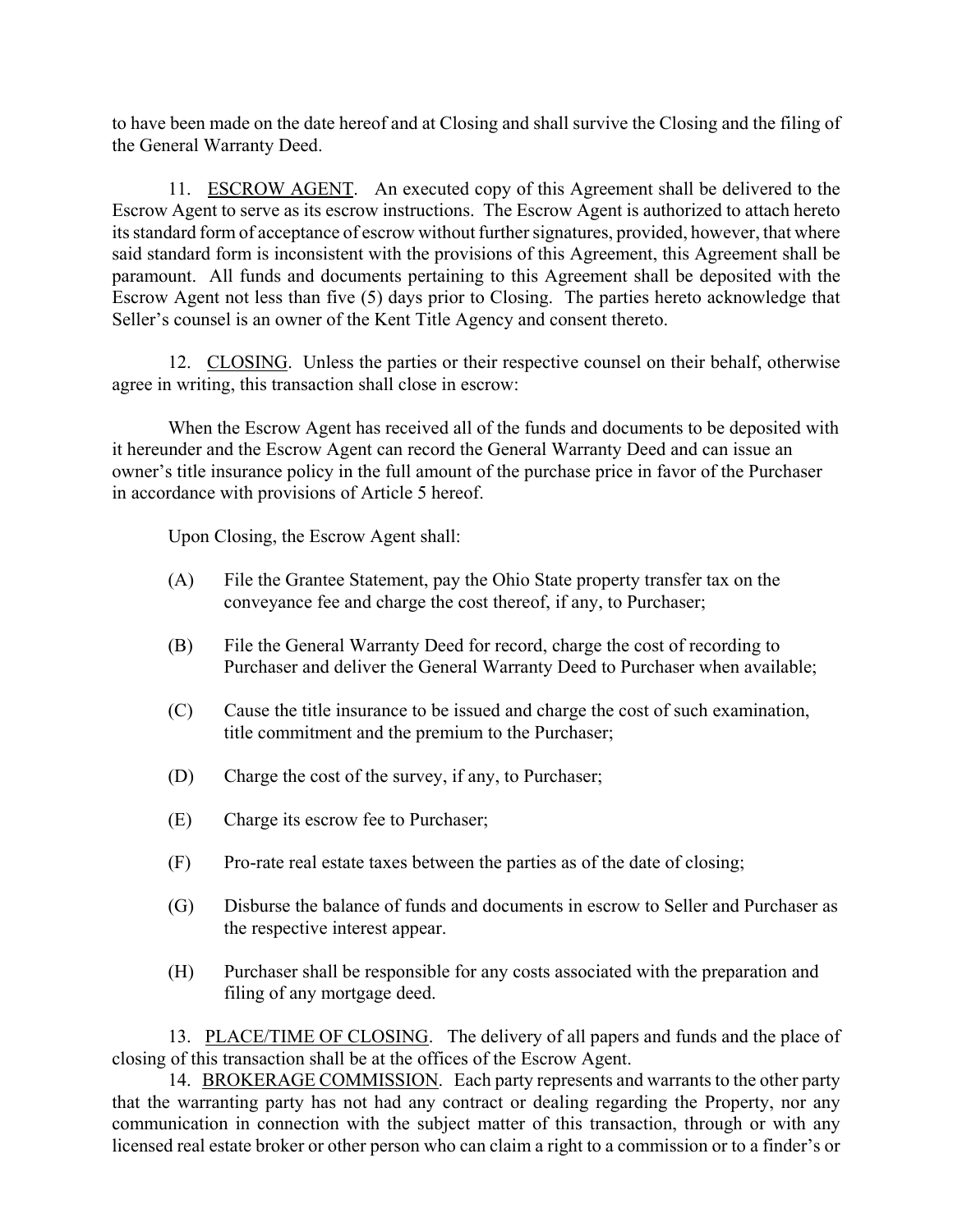similar fee as a procuring cause of the sale contemplated herein.

15. ENTRY OF PURCHASER PRIOR TO CLOSING. Prior to Closing, Purchaser, its agents and employees shall have the right to go upon the Property to make such inspections and surveys as Purchaser shall deem advisable upon reasonable advance notice to Seller.

16. NOTICES. The Parties may contact each other at the following addresses:

TO SELLER: City Manager Finance Director City of Kent City of Kent

215 E. Summit Street 325 S. Depeyster Street Kent, Ohio 44240 Kent, Ohio 44240

WITH COPY TO: James R. Silver Law Director City of Kent 215 E. Summit Street Kent, Ohio 44240

PURCHASER: Crooked River Land Co., Ltd. 127 East Main Street Ravenna, Ohio 44266

WITH COPY TO: Howard T. Welser, Jr. 11 South River Street Kent, Ohio 44240

The above addresses may be changed from time to time by giving written notice thereof as herein provided.

17. CONSTRUCTION. This Agreement shall be interpreted under and in accordance with the laws of the State of Ohio.

18. INTEGRATED AGREEMENT. This Agreement represents the entire, complete and exclusive understanding by and between the parities and reduces to writing all prior oral agreements and negotiations of the parties and may not be altered, amended or otherwise changed unless in writing signed by both parties.

19. HEADNOTES. The headnotes are inserted only as a matter of convenience and as a matter of reference and in no way define, limit or describe the scope or intent of this Agreement nor in any manner affect this Agreement.

20. BINDING EFFECT. All covenants and conditions herein contained shall extend to and be binding upon the heirs, successors, assigns and legal representatives of the parties hereto.

IN WITNESS WHEREOF, the parties have hereunto set their hand with the intent to be legally bound as of the date set below their respective signatures.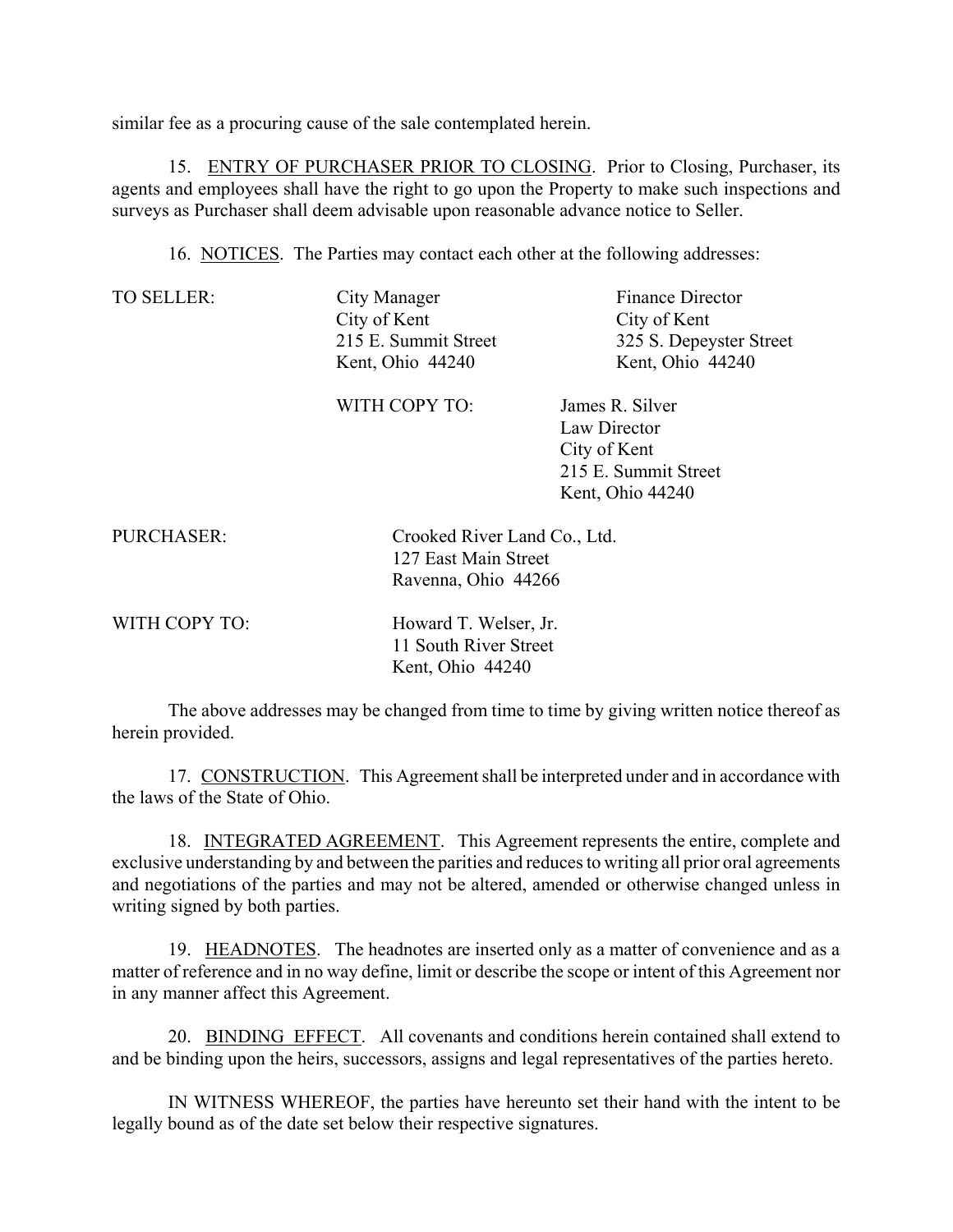SIGNED IN THE PRESENCE OF SELLER

 $\mathcal{L}_\text{max}$  , where  $\mathcal{L}_\text{max}$  and  $\mathcal{L}_\text{max}$  and  $\mathcal{L}_\text{max}$ 

 $\mathcal{L}_\text{max}$  , where  $\mathcal{L}_\text{max}$  and  $\mathcal{L}_\text{max}$  and  $\mathcal{L}_\text{max}$ 

 $\mathcal{L}_\text{max}$  , where  $\mathcal{L}_\text{max}$  and  $\mathcal{L}_\text{max}$  and  $\mathcal{L}_\text{max}$ 

CROOKED RIVER LAND CO., LTD.

 $\mathbf{By:}$ 

Date: \_\_\_\_\_\_\_\_\_\_\_\_\_\_\_\_\_\_\_

PURCHASER: CITY OF KENT, OHIO

 $\exists$  By:

Dave Ruller, City Manager Date: \_\_\_\_\_\_\_\_\_\_\_\_\_\_\_\_\_\_\_\_\_\_

APPROVED AS TO FORM:

James R. Silver, Law Director City of Kent

### **CERTIFICATE OF DIRECTOR OF BUDGET AND FINANCE**

It is hereby certified that the amount of (\$  $\blacksquare$ ) required to meet the contract, agreement, obligation, payment or expenditure, for the above, has been lawfully appropriated or authorized or directed for such purposes and is in the City Treasury or in the process of collection to the credit of \_\_\_\_\_\_\_\_\_\_\_\_\_\_\_\_\_\_\_\_\_\_\_\_\_\_\_\_\_\_\_\_\_\_\_\_\_\_\_\_ Fund free from any obligation or certificates now outstanding.

 $\mathcal{L}_\text{max}$  , and the contribution of the contribution of the contribution of the contribution of the contribution of the contribution of the contribution of the contribution of the contribution of the contribution of t

STATE OF OHIO (1) ) SS PORTAGE COUNTY  $\qquad$ 

Date Barbara A. Rissland Budget and Finance Director

BEFORE ME, a Notary public in and for said County, personally appeared the above-named City of Kent through DAVID RULLER, its City Manager, who acknowledged that he did sign the foregoing Purchase Agreement and that the same is his free act and deed and the free act and deed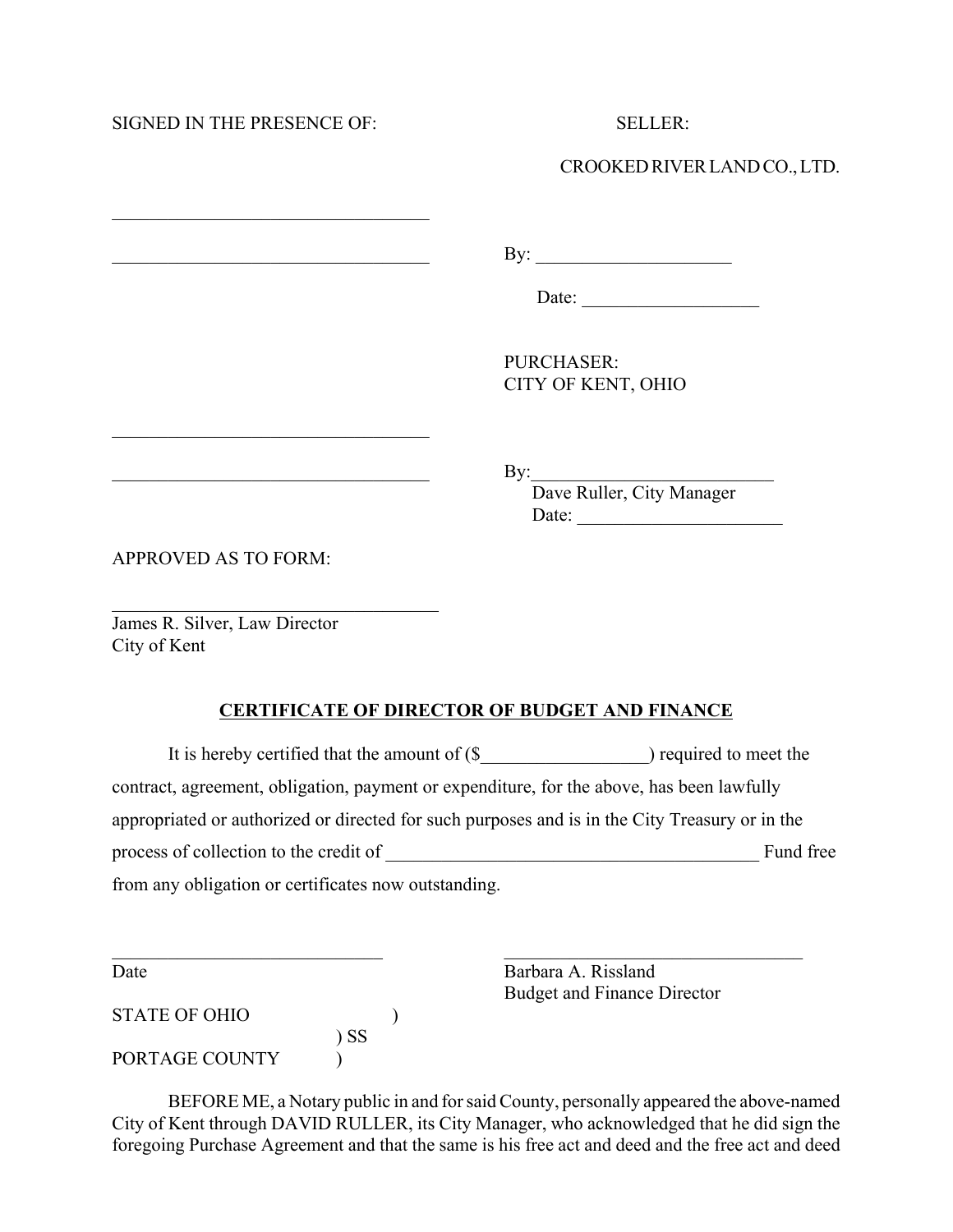of the City of Kent.

IN TESTIMONY WHEREOF, I have hereunto set my hand and official seal, at Kent, Ohio, which  $\qquad \qquad$  day of  $\qquad \qquad$  2007.

Notary Public

 $\mathcal{L}_\text{max}$  , where  $\mathcal{L}_\text{max}$  , we have the set of  $\mathcal{L}_\text{max}$ 

STATE OF OHIO )  $\big)$  SS  $\big)$ PORTAGE COUNTY  $\qquad$  )

BEFORE ME, a Notary public in and for said County, personally appeared the above-named \_\_\_\_\_\_\_\_\_\_\_\_\_\_\_\_\_\_\_\_\_\_\_\_\_\_\_\_\_\_\_\_\_\_\_\_\_\_, who acknowledges that he did sign the foregoing Purchase Agreement and that the same is his free act and deed.

IN TESTIMONY WHEREOF, I have hereunto set my hand and official seal, at Kent, Ohio, which \_\_\_\_\_ day of \_\_\_\_\_\_\_\_\_\_\_\_\_\_\_, 2007.

Notary Public

 $\mathcal{L}_\text{max}$  , where  $\mathcal{L}_\text{max}$  , we have the set of  $\mathcal{L}_\text{max}$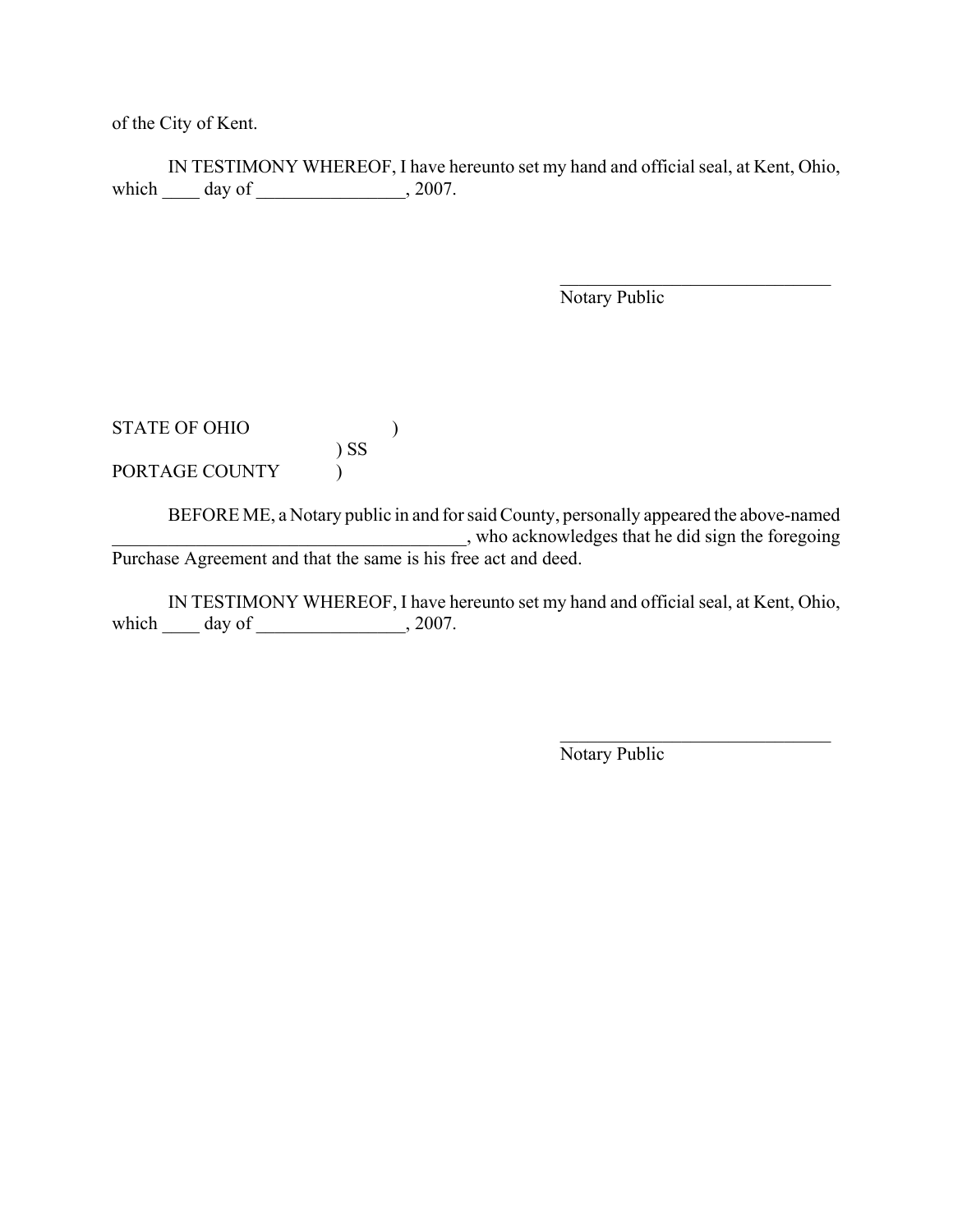### **EXHIBIT "A"**

### **LEGAL DESCRIPTON FOR** *RIVER BEND EAST PROPERTY PARCEL NO. 3 1.184 Acres*

Situated in the Township of Franklin, County of Portage, and State of Ohio, and being part of Original Franklin Township Lot No. 40 and more fully described as follows:

Commencing at the southeasterly corner of Sublot No. 24 and the southwesterly corner of Bock "A", as shown in the Subdivision Plat for River Bend East Subdivision Phase 1 and recorded in Plat 97-94 of Portage County Plat Records, where a 5/8-inch iron pin was set with Cap No. "BLR S-7774"; Thence North 71° 17' 36" East along the City of Kent Corporation line passing through the westerly line of Original Township Lot No. 40 at a calculated distance of 137.14 feet (137.11 feet plat), a total calculated distance of 296.71 feet to a 5/8-inch iron pin set with Cap No. "BLR S-7774" in the City of Kent Corporation line and westerly line of land conveyed to River Bend East, Inc., as recorded in Volume 0074, Pages 81, 82 of the Portage County Records; Thence South 19° 02' 20" East along an easterly line of said River Bend East, Inc. a calculated distance of 50.50 feet (50.40 feet deed) to a 5/8-inch iron pin set with Cap No. "BLR S-7774"; Thence South 18° 20' 19" West along an easterly line of said River Bend East, Inc. a calculated distance of 16.92 feet to a 5/8-inch iron pin set with Cap No. "BLR S-7774", and being the *PRINCIPAL PLACE OF BEGINNING* of a parcel of land (Parcel No. 3) herein intended to be described;

Thence North 71° 17' 36" East a calculated distance of 444.25 feet (444.28 feet deed) to a 5/8-inch iron pin set with Cap No. "BLR S-7774";

Thence South 18° 42' 24" East a deed distance of 103.00 feet to a 5/8-inch iron pin set with Cap No. "BLR S-7774";

Thence South 71° 17' 36" West a calculated distance of 559.49 feet (559.52 feet deed) to a 5/8-inch iron pin set with Cap No. "BLR S-7774";

Thence North 05° 37' 41" East a calculated distance of 12.95 feet (13.05 feet deed) to a 5/8-inch iron pin set with Cap No. "BLR S-7774";

Thence North 35° 28' 56" East a deed distance of 111.20 feet to a 5/8-inch iron pin set with Cap No. "BLR S-7774";

Thence North 18° 20' 19" East a calculated distance of 32.75 feet (32.63 feet deed) to the *Principal Place of Beginning* and containing 1.1837 acres of land in O.L. 40, be the same more or less, but subject to all legal highways, as determined by a survey performed by Bruce L. Robinson, P.E., P.S. 7774, of B.L. Robinson Engineering & Surveying Co. in October of 2003.

- Monuments described, as "iron pin set" are 5/8" diameter by 30" rebar with an orange plastic cap stamped "BLR S-7774".
- Bearings correlate to the value of North 00° 11' 53" West as assigned to the centerline of Beechwood Drive (60 feet wide) as shown in Subdivision Plat for River Bend East Subdivision Phase 1 and recorded in Plat 97-94 of Portage County Plat Records. 12-040-00-00-060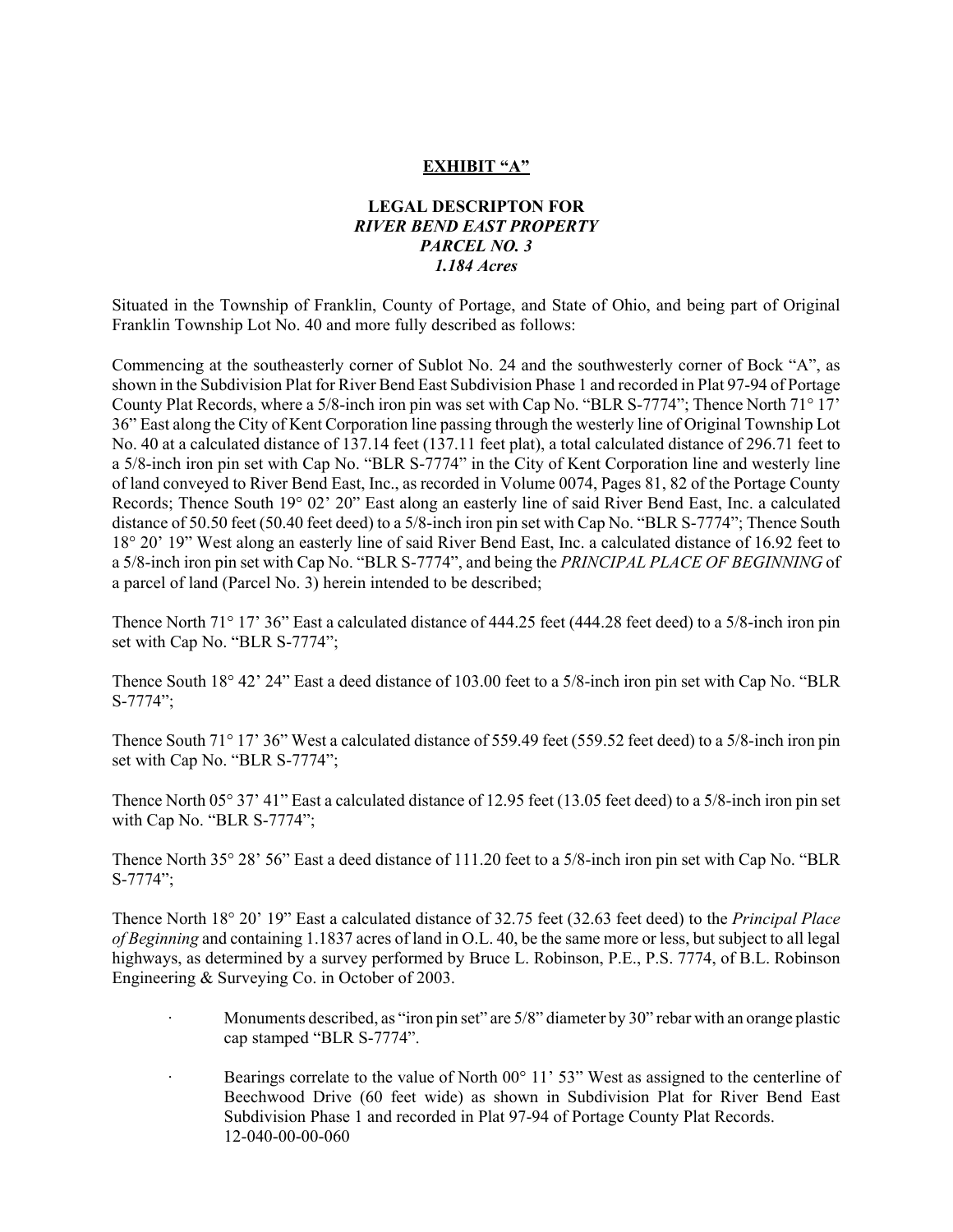#### **EXHIBIT "B"**

### **LEGAL DESCRIPTON FOR** *RIVER BEND EAST PROPERTY PARCEL NO.4 1.639 Acres*

Situated in the City of Kent and Township of Franklin, County of Portage, and State of Ohio, and being part of Original Franklin Township Lot No. 40 & 41 and more fully described as follows:

Commencing at the southeasterly corner of Sublot No. 24 and the southwesterly corner of Bock "A", as shown in the Subdivision Plat for River Bend East Subdivision Phase 1 and recorded in Plat 97-94 of Portage County Plat Records, where a 5/8-inch iron pin was set with Cap No. "BLR S-7774"; Thence North 71° 17' 36" East along the City of Kent Corporation line passing through the westerly line of Original Township Lot No. 40 at a calculated distance of 137.14 feet (137.11 feet plat), a total calculated distance of 274.68 feet to a 5/8-inch iron pin set with Cap No. "BLR S-7774" in the City of Kent Corporation line and westerly line of land conveyed to River Bend East, Inc., as recorded in Volume 0074, Pages 81, 82 of the Portage County Records; Thence South 19° 02' 20" East along a westerly line of said River Bend East, Inc. land a calculated distance of 32.03 feet (31.94 feet deed) to a 5/8-inch iron pin set with Cap No. "BLR S-7774"; Thence South 18° 20' 19" West along a westerly line of said River Bend East, Inc. land a calculated distance of 40.05 feet to a 5/8-inch iron pin set with Cap No. "BLR S-7774", and being the *PRINCIPAL PLACE OF BEGINNING* of a parcel of land (Parcel No. 4) herein intended to be described;

Thence continuing South 18° 20' 19" West along a westerly line of said River Bend East, Inc. land a calculated distance of 2.63 feet (2.51 feet deed) to a 5/8-inch iron pin set with Cap No. "BLR S-7774";

Thence South 35° 28' 56" West along a westerly line of said River Bend East, Inc. land a deed distance of 118.72 feet to a 5/8-inch iron pin set with Cap No. "BLR S-7774";

Thence South 05° 37' 41" West along a westerly line of said River Bend East, Inc. land a calculated distance of 116.85 feet to a 5/8-inch iron pin set with Cap No. "BLR S-7774";

Thence South 26° 21' 29" East along a westerly line of said River Bend East, Inc. land a calculated distance of 109.55 feet (109.67 feet deed) to a 5/8-inch iron pin set with Cap No. "BLR S-7774";

Thence North 61° 30' 16" West, passing through the City of Kent Corporation line and the westerly line of Original Township Lot No. 40 at a calculated distance of 107.62 feet (107.65 fee deed), a total calculated distance of 283.97 feet to a 5/8-inch iron pin set with Cap No. "BLR S-7774";

Thence South 81° 09' 39" West, passing through the northwesterly corner of land now or formerly conveyed to R.M. & S.L. Thompson at a calculated distance of 409.98 feet (411.05 feet deed), referenced by an iron pin found 0.18 feet North and 0.21 feet West, a total calculated distance of 423.05 feet to a 5/8-inch iron pin set with Cap No. "BLR S-7774";

Thence South 68° 28' 22" West a deed distance of 155.07 feet to a 5/8-inch iron pin found 0.08 feet North and 0.16 feet West;

Thence South 58° 25' 05" West a deed distance of 178.00 feet to an iron pin found 0.11 feet South and 0.02 feet West;

Thence North 27° 55' 17" West a calculated distance of 59.70 feet (59.72 feet deed) to a point referenced by an iron pin found 0.07 feet South and 0.08 feet West;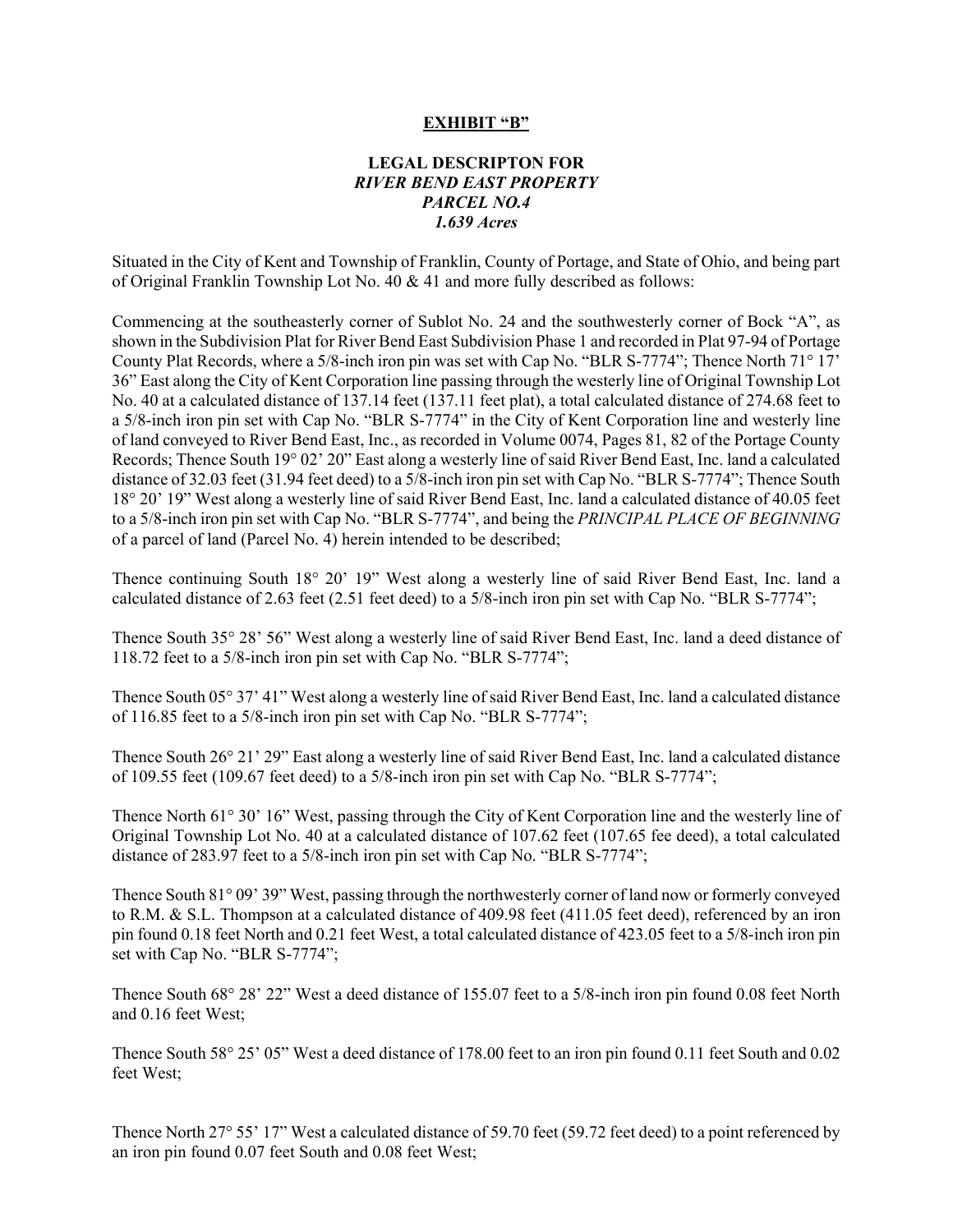Thence North 71° 01' 47" East a calculated distance of 671.99 feet to a 5/8-inch iron pin set with Cap No. "BLR S-7774";

Thence South 67° 43' 00" East a calculated distance of 13.69 feet (13.92 feet deed) to a 5/8-inch iron pin set with Cap No. "BLR S-7774";

Thence North 71° 17' 36" East, passing through the City of Kent Corporation line and the westerly line of Original Township Lot No. 40 at a calculated distance of 261.78 feet, a total calculated distance of 396.81 feet (396.77 feet deed) to the *Principal Place of Beginning* and containing 1.6385 total acres of land, 1.2478 acres in the City of Kent (O.L. 41) and 0.3907 acres in the Township of Franklin (O.L. 40), be the same more or less, but subject to all legal highways, as determined by a survey performed by Bruce L. Robinson, P.E., P.S. 7774, of B.L. Robinson Engineering & Surveying Co. in October of 2003.

- Monuments described, as "iron pin set" are  $5/8$ " diameter by 30" rebar with an orange plastic cap stamped "BLR S-7774".
- Bearings correlate to the value of North  $00^{\circ}$  11' 53" West as assigned to the centerline of Beechwood Drive (60 feet wide) as shown in Subdivision Plat for River Bend East Subdivision Phase 1 and recorded in Plat 97-94 of Portage County Plat Records.

#### **EXHIBIT "C"**

#### **LEGAL DESCRIPTON FOR** *RIVER BEND EAST PROPERTY PARCEL NO. 5 8.821 Acres*

Situated in the City of Kent, County of Portage, and State of Ohio, and being part of Original Franklin Township Lot No. 41 and more fully described as follows:

Commencing at the southeasterly corner of Sublot No. 24 and the southwesterly corner of Block "A", as shown in the Subdivision Plat for River Bend East Subdivision Phase 1 and recorded in Plat 97-94 of Portage County Plat Records, where a 5/8-inch iron pin was set with Cap No. "BLR S-7774"; Thence South 71° 17' 36" West along the southerly line of said Sublot No. 24 and southerly line of Block "B" of said River Bend East Subdivision Phase 1, passing through the southwesterly corner of said Sublot No. 24 at a plat distance of 105.35 feet, a total plat distance of 219.72 feet to the southerly corner of said Block "B", referenced by an iron pin found 0.91 feet North and 0.52 feet East, and being the *PRINCIPAL PLACE OF BEGINNING* of a parcel of land (Parcel No. 5) herein intended to be described;

Thence South 67° 43' 00" East a calculated distance of 38.38 feet to a point, referenced by an iron pin found 1.01 feet North and .039 feet East;

Thence South 71° 01' 47" West a calculated distance of 642.50 feet to a point referenced by an iron pin found 0.15 feet South and 0.12 feet West;

Thence North 27° 55' 17" West a calculated distance of 92.23 feet (92.21 feet deed) to a point referenced by an iron pin found to be 0.97 feet South and 0.39 feet East;

Thence North 88° 51' 40" West a deed distance of 1,457.23 feet to a 5/8-inch iron pin set with Cap No. "BLR S-7774";